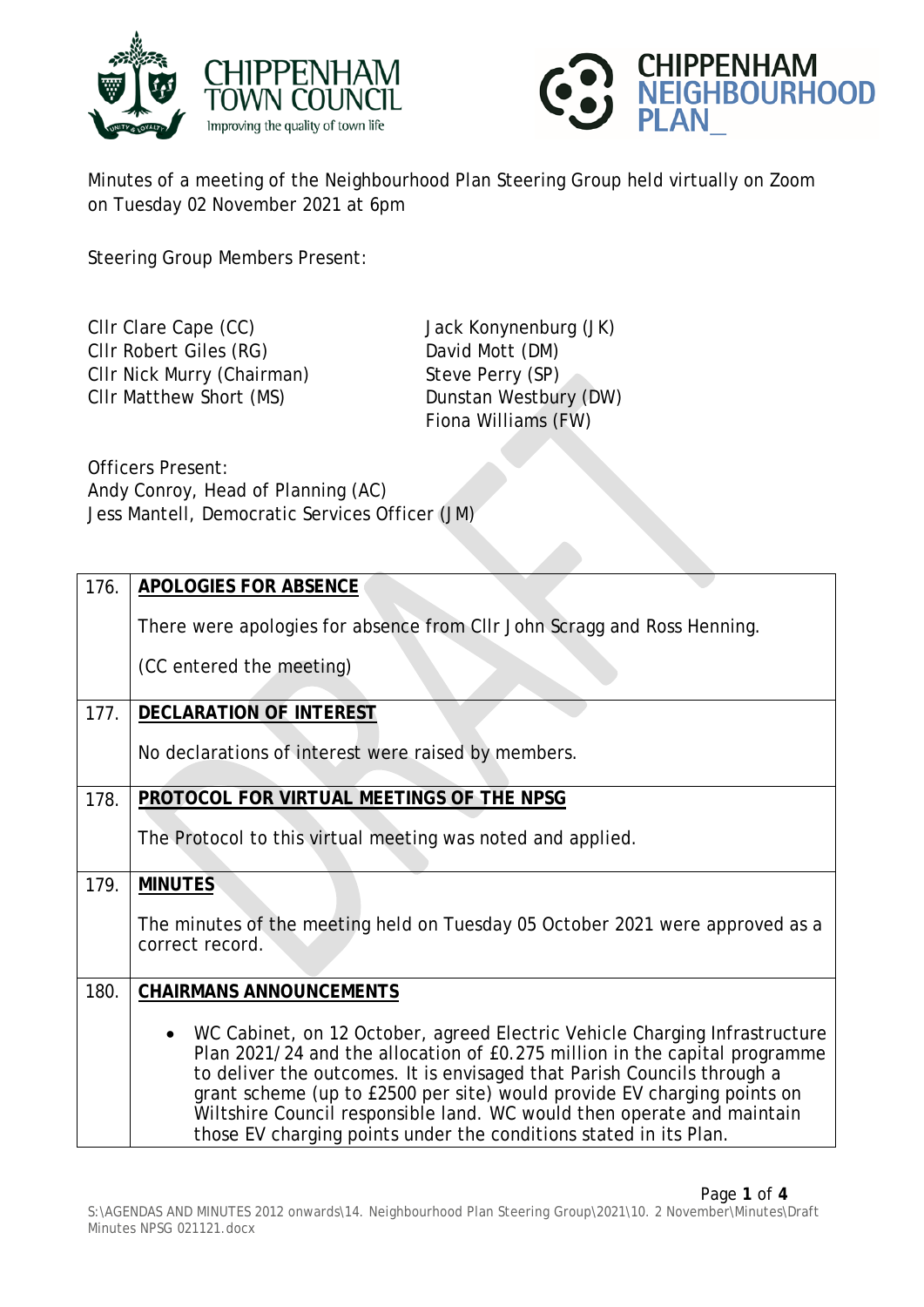|      | • The Chairman reminded Steering Group Members of the CPRE webinar<br>regarding Neighbourhood Planning in Wiltshire on 9 November from<br>10:00am until 1:00pm. Interested Members must register on Eventbrite. In<br>the event Members are unable to register on Eventbrite, they can contact<br>the Chairman who can put Members in direct contact with CPRE.                                                                                                                                                          |
|------|--------------------------------------------------------------------------------------------------------------------------------------------------------------------------------------------------------------------------------------------------------------------------------------------------------------------------------------------------------------------------------------------------------------------------------------------------------------------------------------------------------------------------|
| 182. | <b>REVISIONS TO DRAFT PLAN</b>                                                                                                                                                                                                                                                                                                                                                                                                                                                                                           |
|      | Members agreed to the revisions of the Draft Neighbourhood Plan (Version 10)<br>made by the Head of Planning. Main changes to the Plan include:                                                                                                                                                                                                                                                                                                                                                                          |
|      | Explanatory boxes added to explain BREEAM, Passivhaus, Standalone<br>$\bullet$<br>Renewable Energy, Green Infrastructure, Affordable Housing, Biodiversity<br>Net Gain, Sustainable Development, Heritage Asset, Significance (for<br>Heritage Policy), Community Infrastructure, Building for Life, Business<br>Incubator Units and Circular Economy.<br>Insertion of OS Maps - Figs. 6.3, 8.2 and 8.4.<br>$\bullet$<br>Addition of a preface by the Chairman which describes how the Plan<br>$\bullet$<br>materialised |
|      | Changes to Acknowledgements section<br>$\bullet$<br>• Tweaks to the Net Zero Carbon Policy wording on offsetting<br>Appendices finalised and re-numbered                                                                                                                                                                                                                                                                                                                                                                 |
|      | In terms of the insertion of OS Map Figure 6.3, Members agreed the OS Map<br>showing the public footpaths was preferable. DM raised it was necessary to<br>acknowledge the proximity of the A350 relevant to the Hardenhuish Brook when<br>describing it as a Green Corridor within the text in order to contextualise what is<br>outlined in the map. RG suggested reducing the font size of the public footpaths.<br>AC confirmed he would liaise with Pear Mapping on this.                                           |
|      | JK advised against using the label 'public footpaths' on Fiigure 6.3 as very many<br>of these constitute shared use and cycle paths, and advised using an alternative<br>term. CC suggested using 'established routes' to describe these, a term agreeable<br>to Group Members.                                                                                                                                                                                                                                          |
|      | Regarding Figs. 8.2 and 8.4 JK confirmed he would speak to AC about these OS<br>Maps outside of this meeting.                                                                                                                                                                                                                                                                                                                                                                                                            |
|      | Members agreed the further Buildings of Local Merit added to Policy T5, except<br>JK recognised Bagatelle Cottage should not be included given it is a Grade II<br>listed building and the 'Old Laundry' should directly refer to the 'chimney' as it is<br>this factor that qualifies the Building as one of Local Merit.                                                                                                                                                                                               |
|      | The Chairman suggested amending para. 3.38 to state 'brownfield is limited in<br>terms of its current availability' rather than indicating the town has little<br>available 'brownfield' land.                                                                                                                                                                                                                                                                                                                           |
|      | The Chairman advised referring to Wiltshire Council's emerging Green and Blue<br>Infrastructure (GBI) Strategy consultation to demonstrate this section's relevance<br>beyond the parameters of Chippenham.                                                                                                                                                                                                                                                                                                              |
|      | <b>ACTIONS:</b><br>AC to liaise with Pear Mapping on the formatting of Figure 6.3<br>$\bullet$                                                                                                                                                                                                                                                                                                                                                                                                                           |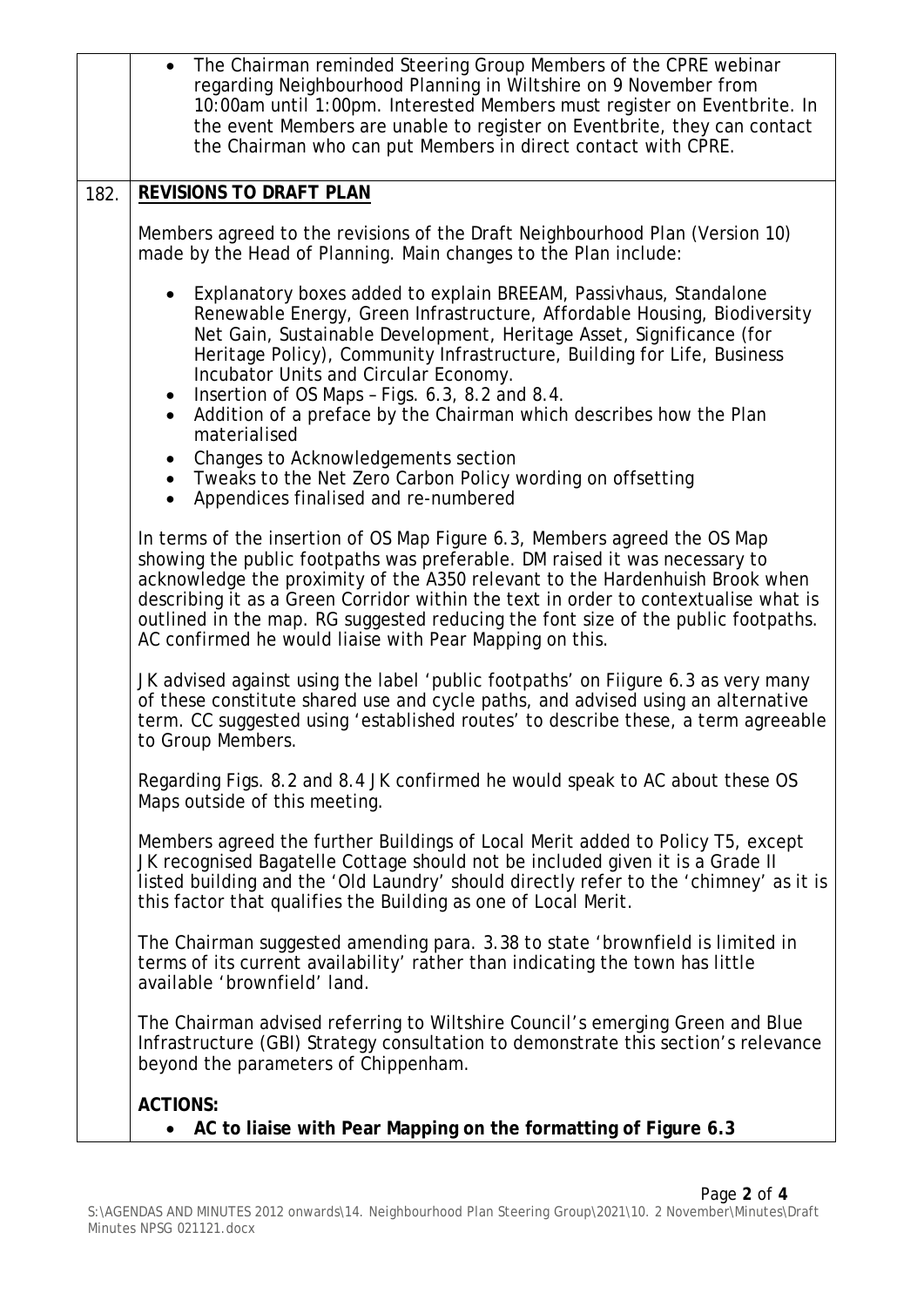|      | • AC to remove Bagatelle Cottage and amend the Old Laundry from the<br><b>Buildings of Local Merit</b><br>AC to amend Para, 3.38<br>AC to incorporate references to Wiltshire Council's GBI Strategy<br>$\bullet$<br>consultation to the Green Spaces policy<br>JK and AC to meet to discuss Figs. 8.2 and 8.4                                                                                                                                                         |
|------|------------------------------------------------------------------------------------------------------------------------------------------------------------------------------------------------------------------------------------------------------------------------------------------------------------------------------------------------------------------------------------------------------------------------------------------------------------------------|
| 183. | OUTSTANDING ITEMS FOR NEIGHBOURHOOD PLAN DOCUMENTS                                                                                                                                                                                                                                                                                                                                                                                                                     |
|      | In terms of Policy TC5 - Buildings of Local Merit, AC confirmed JK has now<br>submitted what was required for the descriptions for Topic Paper but additional<br>descriptions are required for the aforementioned Buildings of Local Merit agreed.<br>AC noted colleagues at the Museum & Heritage Centre will provide help on these<br>and adding to work carried out by JK.                                                                                          |
|      | In terms of photos, AC confirmed all photos have now been received for the draft<br>Plan except the drone photo of the Bath Rd Car Park/Bridge Centre Site. AC has<br>received correspondence from the drone contact who plans to shoot some images<br>for it this week.                                                                                                                                                                                               |
|      | In terms of the revising/tidying up Topic Papers, AC confirmed he can make a<br>start with this item after completing the Conservation Area Character Appraisal<br>Maps.                                                                                                                                                                                                                                                                                               |
|      | In terms of liaising with Ice House Design on design/formatting of the<br>Neighbourhood Plan, AC outlined the timescales agreed. The Draft Plan will be<br>sent to Ice House Design by the end of this week and any associated maps and<br>other documents will be sent by early to mid-December, allowing them enough<br>time before the Regulation 14 Consultation in mid-January. AC will check in with<br>Ice House Design in late November for a progress report. |
|      | In terms of instructing and liaising with Pear Mapping on OS Maps, AC confirmed<br>there are still 16 more Maps to go through and edit before these are forwarded<br>on.                                                                                                                                                                                                                                                                                               |
|      | In terms of the non-technical summary, AC confirmed it might be possible to get<br>this to the December Steering Group meeting or alternatively, circulated by<br>email.                                                                                                                                                                                                                                                                                               |
|      | In terms of the Design Guide, AC confirmed this will likely be the last document<br>for the Steering Group to see, with the hope of bringing it to the December<br>meeting with photos added. AC welcomed input from Members on photos to<br>insert within the Design Guide which primarily focus on illustrating new housing<br>and associated infrastructure.                                                                                                        |
|      | In terms of notifying landowners of Local Green Space designation, AC confirmed<br>he wrote to them in mid-October. In terms of responses, Wiltshire Council have<br>acknowledged the notification and will respond by early December, the Woodland<br>Trust confirmed they had no issues and Chippenham Borough Lands are seeking<br>legal advice.                                                                                                                    |
|      | In terms of writing to the landowners of Superdrug and RSPCA, AC confirmed the<br>former were agreeable to the redevelopment plans following a telephone<br>conversation with their managing agent, conditional upon viability and noted a                                                                                                                                                                                                                             |